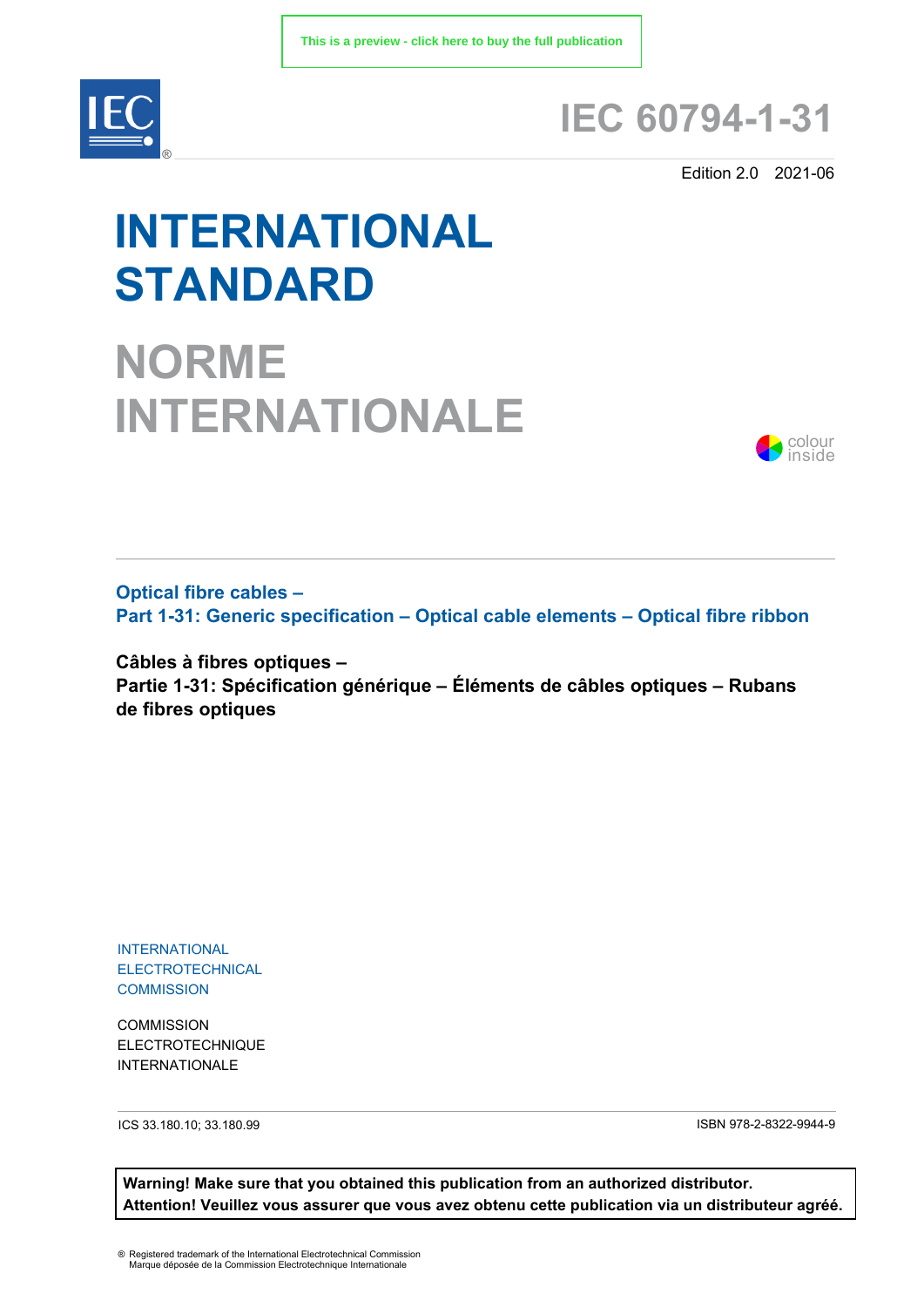$-2-$ 

IEC 60794-1-31:2021 © IEC 2021

# **CONTENTS**

| 1                                                                                       |  |
|-----------------------------------------------------------------------------------------|--|
| 2                                                                                       |  |
| 3                                                                                       |  |
| 4                                                                                       |  |
| 4.1                                                                                     |  |
| 4.2                                                                                     |  |
| 4.2.1                                                                                   |  |
| 4.2.2                                                                                   |  |
| 4.3                                                                                     |  |
| 4.4                                                                                     |  |
| 4.4.1                                                                                   |  |
| 4.4.2                                                                                   |  |
| 4.4.3                                                                                   |  |
| 4.4.4                                                                                   |  |
| 4.5                                                                                     |  |
|                                                                                         |  |
| A.1                                                                                     |  |
| A.2                                                                                     |  |
|                                                                                         |  |
|                                                                                         |  |
| Figure 2 - Cross-section of a typical encapsulated ribbon (thicker ribbon) 7            |  |
|                                                                                         |  |
| Figure 4 - Example of cross-sectional drawing illustrating fibre ribbon geometry (four- |  |
| Figure A.1 – Example of identification by means of colour coding and positioning12      |  |
| Table 1 - Maximum dimensions of optical fibre ribbons for typical 250 µm coating        |  |
| Table 2 - Maximum dimensions of optical fibre ribbons for typical 200 µm coating        |  |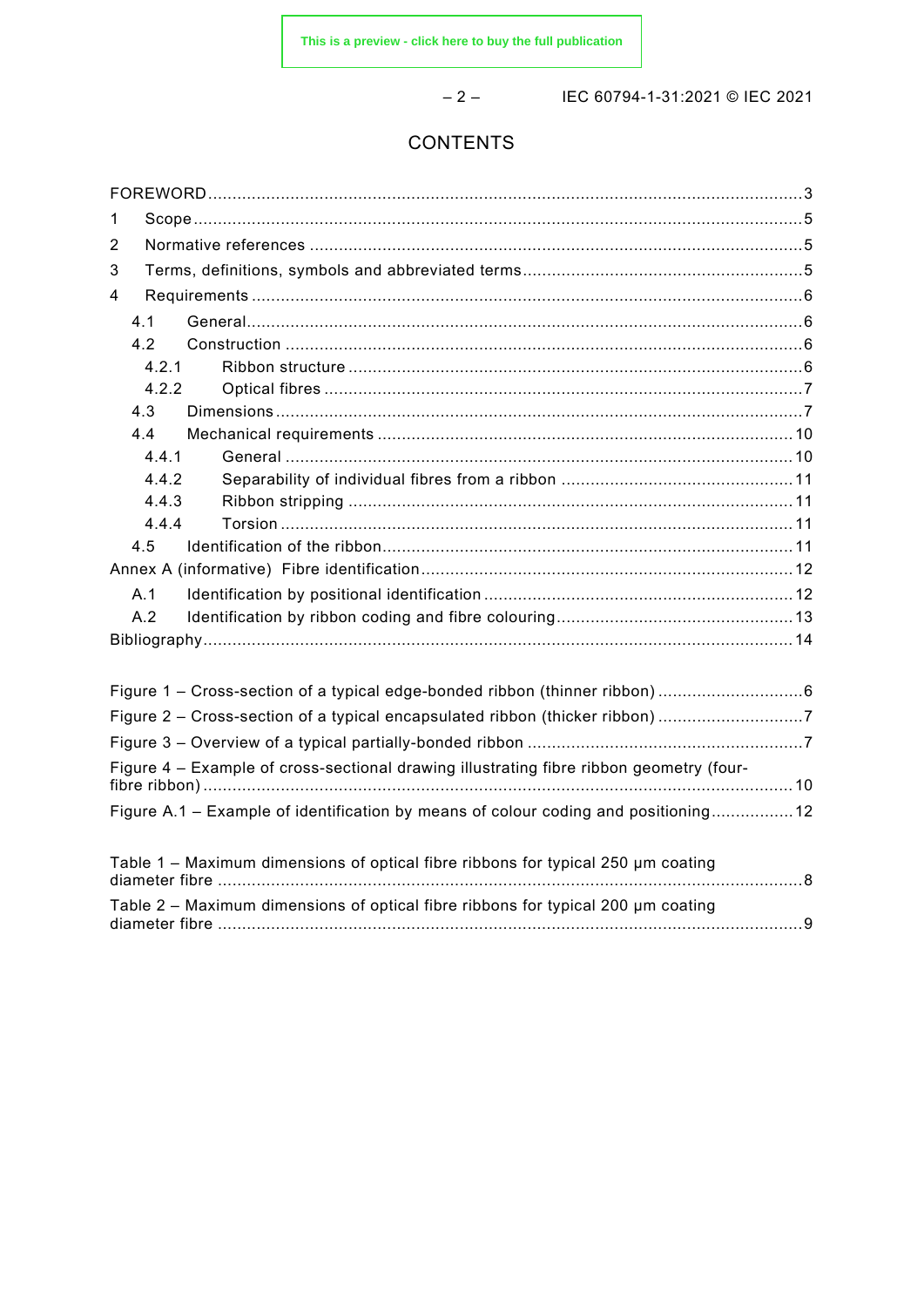IEC 60794-1-31:2021 © IEC 2021  $-3-$ 

#### INTERNATIONAL ELECTROTECHNICAL COMMISSION

\_\_\_\_\_\_\_\_\_\_\_\_

## **OPTICAL FIBRE CABLES –**

## **Part 1-31: Generic specification – Optical cable elements – Optical fibre ribbon**

#### FOREWORD

- <span id="page-2-0"></span>1) The International Electrotechnical Commission (IEC) is a worldwide organization for standardization comprising all national electrotechnical committees (IEC National Committees). The object of IEC is to promote international co-operation on all questions concerning standardization in the electrical and electronic fields. To this end and in addition to other activities, IEC publishes International Standards, Technical Specifications, Technical Reports, Publicly Available Specifications (PAS) and Guides (hereafter referred to as "IEC Publication(s)"). Their preparation is entrusted to technical committees; any IEC National Committee interested in the subject dealt with may participate in this preparatory work. International, governmental and non-governmental organizations liaising with the IEC also participate in this preparation. IEC collaborates closely with the International Organization for Standardization (ISO) in accordance with conditions determined by agreement between the two organizations.
- 2) The formal decisions or agreements of IEC on technical matters express, as nearly as possible, an international consensus of opinion on the relevant subjects since each technical committee has representation from all interested IEC National Committees.
- 3) IEC Publications have the form of recommendations for international use and are accepted by IEC National Committees in that sense. While all reasonable efforts are made to ensure that the technical content of IEC Publications is accurate, IEC cannot be held responsible for the way in which they are used or for any misinterpretation by any end user.
- 4) In order to promote international uniformity, IEC National Committees undertake to apply IEC Publications transparently to the maximum extent possible in their national and regional publications. Any divergence between any IEC Publication and the corresponding national or regional publication shall be clearly indicated in the latter.
- 5) IEC itself does not provide any attestation of conformity. Independent certification bodies provide conformity assessment services and, in some areas, access to IEC marks of conformity. IEC is not responsible for any services carried out by independent certification bodies.
- 6) All users should ensure that they have the latest edition of this publication.
- 7) No liability shall attach to IEC or its directors, employees, servants or agents including individual experts and members of its technical committees and IEC National Committees for any personal injury, property damage or other damage of any nature whatsoever, whether direct or indirect, or for costs (including legal fees) and expenses arising out of the publication, use of, or reliance upon, this IEC Publication or any other IEC Publications.
- 8) Attention is drawn to the Normative references cited in this publication. Use of the referenced publications is indispensable for the correct application of this publication.
- 9) Attention is drawn to the possibility that some of the elements of this IEC Publication may be the subject of patent rights. IEC shall not be held responsible for identifying any or all such patent rights.

IEC 60794-1-31 has been prepared by subcommittee SC86A: Fibres and cables, of IEC technical committee 86: Fibre optics. It is an International Standard.

This second edition cancels and replaces the first edition published in 2018. This edition constitutes a technical revision.

This edition includes the following significant technical changes with respect to the previous edition:

- a) The geometrical requirements for optical fibre ribbon with typically 250 µm coating diameter have been modified and those for the optical fibre ribbon with typically 200 µm coating diameter have been added.
- b) "Identification by positional identification" and "Identification by ribbon coding and fibre colouring" are moved to a new informative Annex A.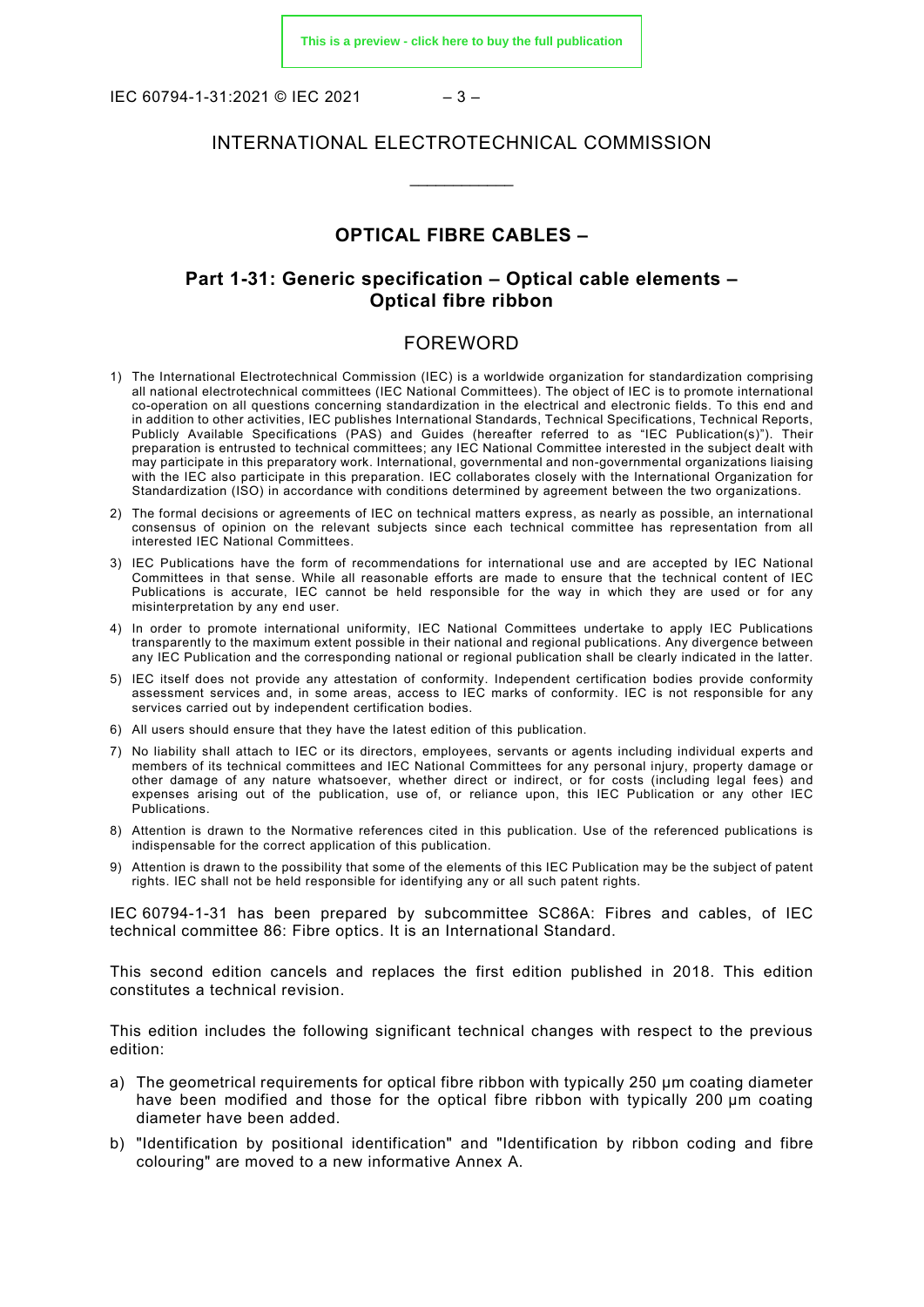– 4 – IEC 60794-1-31:2021 © IEC 2021

The text of this International Standard is based on the following documents:

| CDV          | Report on voting |
|--------------|------------------|
| 86A/2071/CDV | 86A/2109/RVC     |

Full information on the voting for its approval can be found in the report on voting indicated in the above table.

The language used for the development of this International Standard is English.

This document was drafted in accordance with ISO/IEC Directives, Part 2, and developed in accordance with ISO/IEC Directives, Part 1 and ISO/IEC Directives, IEC Supplement, available at [www.iec.ch/members\\_experts/refdocs.](http://www.iec.ch/members_experts/refdocs) The main document types developed by IEC are described in greater detail at [www.iec.ch/standardsdev/publications.](http://www.iec.ch/standardsdev/publications)

A list of all parts in the IEC 60794 series, published under the general title *Optical fibre cables*, can be found on the IEC website.

The committee has decided that the contents of this document will remain unchanged until the stability date indicated on the IEC website under [webstore.iec.ch](https://webstore.iec.ch/?ref=menu) in the data related to the specific document. At this date, the document will be

- reconfirmed,
- withdrawn,
- replaced by a revised edition, or
- amended.

**IMPORTANT – The "colour inside" logo on the cover page of this document indicates that it contains colours which are considered to be useful for the correct understanding of its contents. Users should therefore print this document using a colour printer.**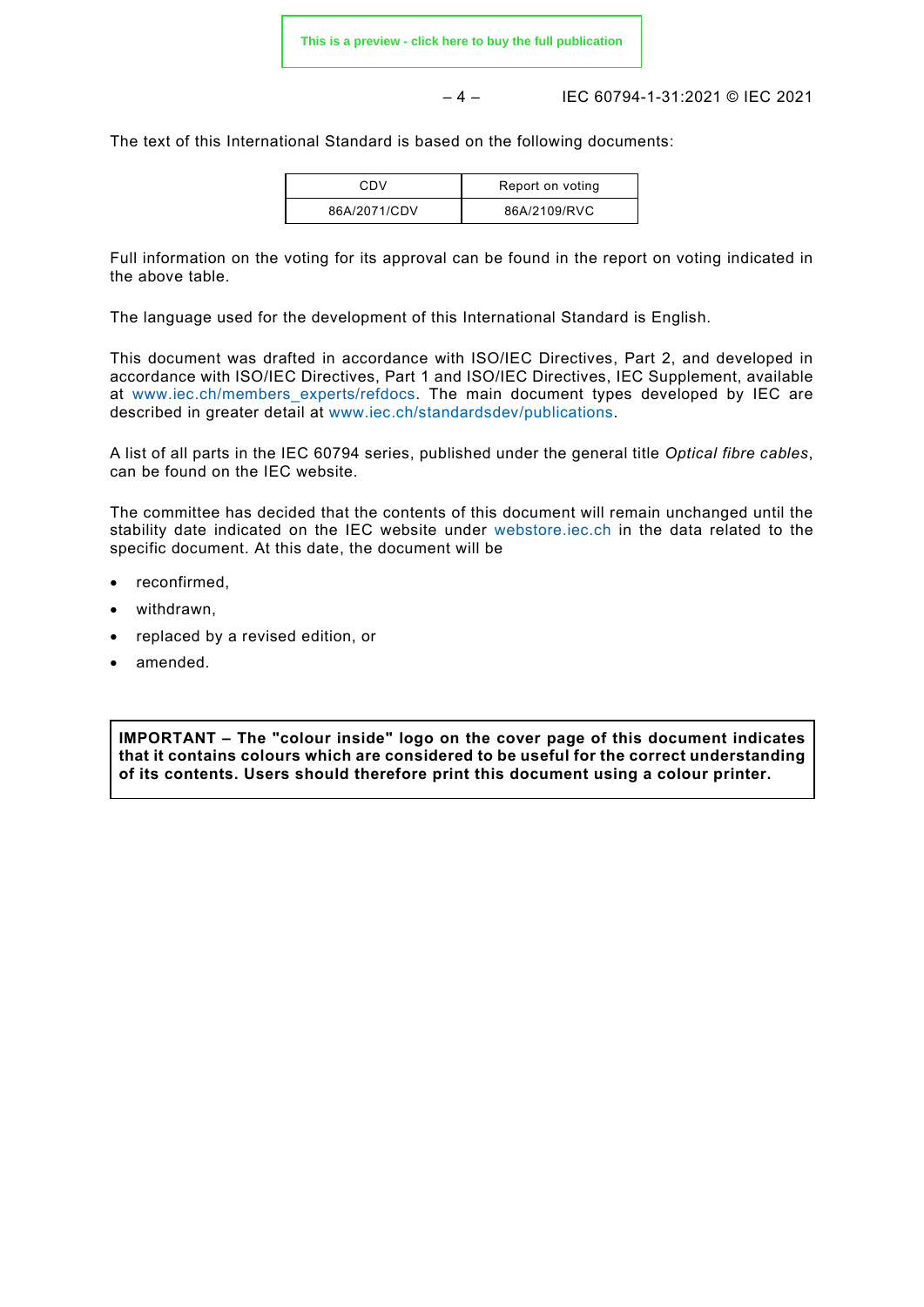IEC 60794-1-31:2021 © IEC 2021 – 5 –

# **OPTICAL FIBRE CABLES –**

# **Part 1-31: Generic specification – Optical cable elements – Optical fibre ribbon**

#### <span id="page-4-0"></span>**1 Scope**

This part of IEC 60794, which is a generic specification, covers optical fibre ribbons. Requirements which are described in this part apply to optical fibre ribbon cables for use with telecommunication equipment and devices employing similar techniques, in particular optical fibre cables in IEC 60794-2 for indoor use, in IEC 60794-3 for outdoor use, in IEC 60794-4 for self-supporting overhead use, in IEC 60794-5 for air blown use and in IEC 60794-6 for indoor/outdoor use. The detailed specification can be verified in specifications for each application such as IEC 60794-2 and IEC 60794-3.

#### <span id="page-4-1"></span>**2 Normative references**

The following documents are referred to in the text in such a way that some or all of their content constitutes requirements of this document. For dated references, only the edition cited applies. For undated references, the latest edition of the referenced document (including any amendments) applies.

IEC 60793-2-10, *Optical fibres – Part 2-10: Product specifications – Sectional specification for category A1 multimode fibres*

IEC 60793-2-50, *Optical fibres – Part 2-50: Product specifications – Sectional specification for class B single-mode fibres*

IEC 60794-1-1, *Optical fibre cables – Part 1-1: Generic specification – General*

IEC 60794-1-23, *Optical fibre cables – Part 1-23: Generic specification – Basic optical cable test procedures – Cable element test methods*

IEC 60794-2, *Optical fibre cables – Part 2: Indoor cables – Sectional specification*

IEC 60794-3, *Optical fibre cables – Part 3: Outdoor cables – Sectional specification*

IEC 60794-4, *Optical fibre cables – Part 4: Sectional specification – Aerial optical cables along electrical power lines*

IEC 60794-5, *Optical fibre cables – Part 5: Sectional specification – Microduct cabling for installation by blowing*

<span id="page-4-2"></span>IEC 60794-6, *Optical fibre cables – Part 6: Indoor-outdoor cables – Sectional specification for indoor-outdoor cables*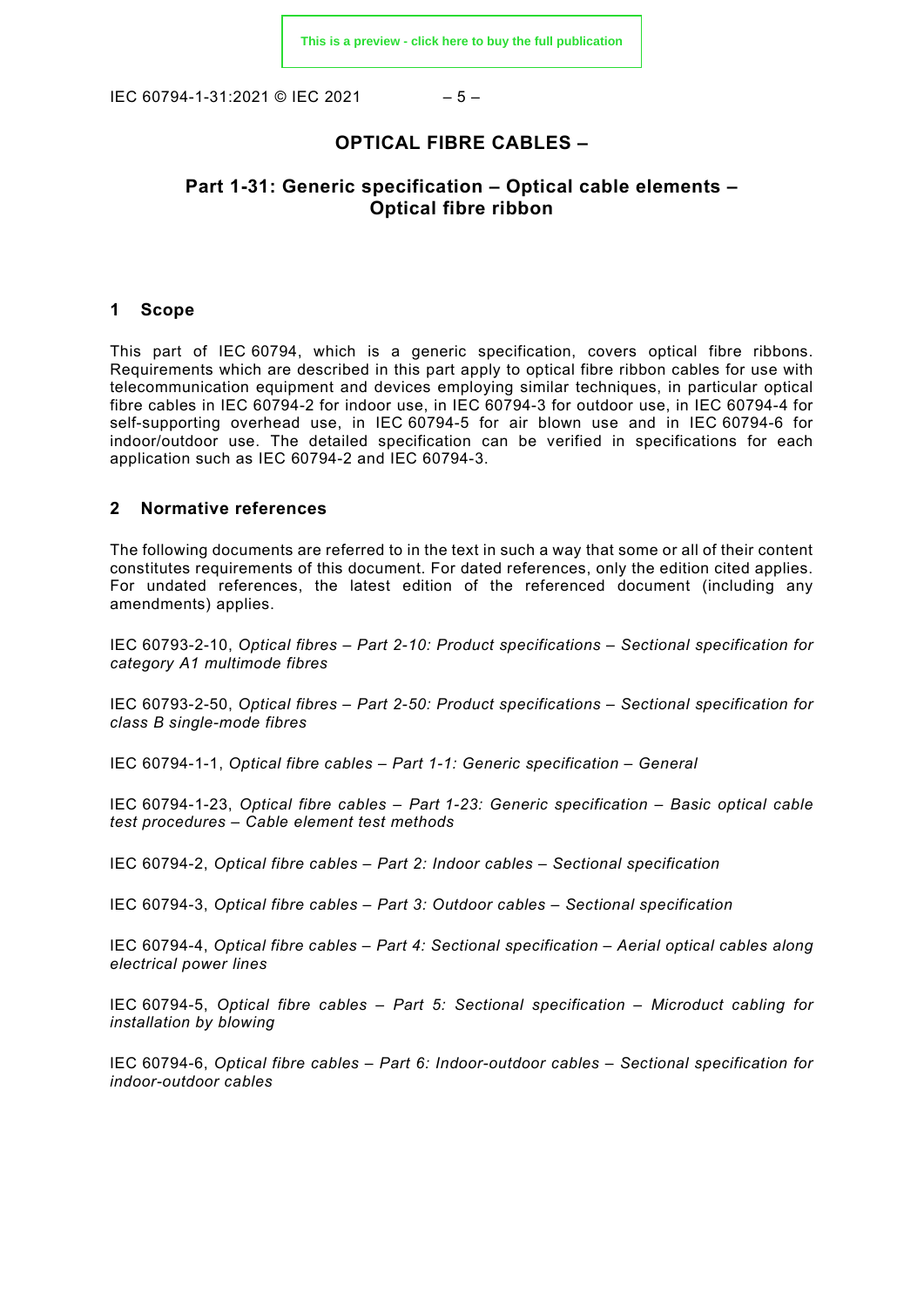– 16 – IEC 60794-1-31:2021 © IEC 2021

# SOMMAIRE

| 1                                                                                  |  |
|------------------------------------------------------------------------------------|--|
| 2                                                                                  |  |
| 3                                                                                  |  |
| 4                                                                                  |  |
| 4.1                                                                                |  |
| 4.2                                                                                |  |
| 4.2.1                                                                              |  |
| 4.2.2                                                                              |  |
| 4.3                                                                                |  |
| 4.4                                                                                |  |
| 4.4.1                                                                              |  |
| 4.4.2                                                                              |  |
| 4.4.3                                                                              |  |
| 4.4.4                                                                              |  |
| 4.5                                                                                |  |
|                                                                                    |  |
| A.1                                                                                |  |
| A.2                                                                                |  |
|                                                                                    |  |
|                                                                                    |  |
|                                                                                    |  |
|                                                                                    |  |
| Figure 4 – Exemple de schéma en coupe transversale représentant la géométrie d'un  |  |
| Figure A.1 - Exemple d'identification au moyen d'un codage par couleurs et du      |  |
| Tableau 1 – Dimensions maximales des rubans de fibres optiques pour un diamètre de |  |
| Tableau 2 - Dimensions maximales des rubans de fibres optiques pour un diamètre de |  |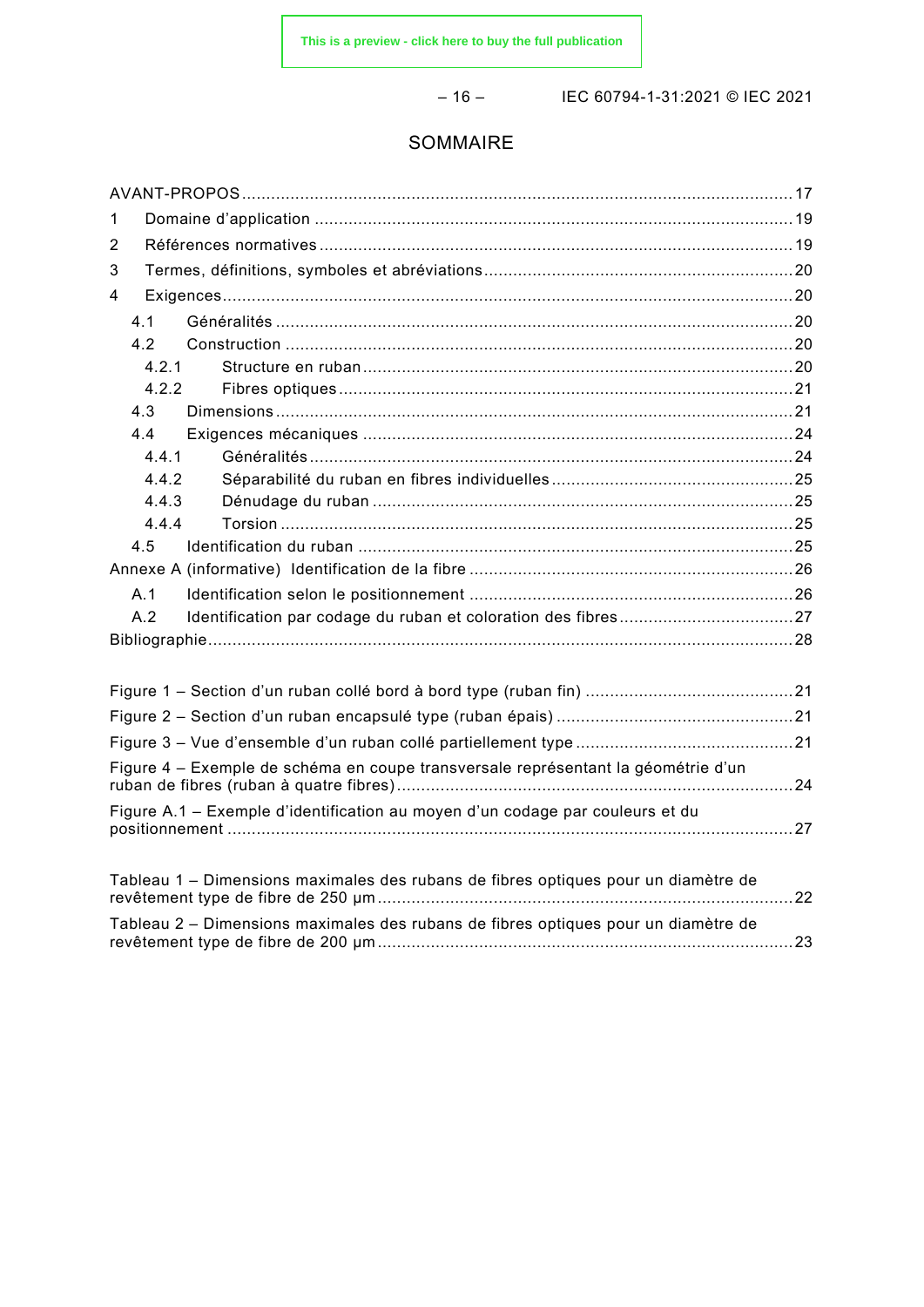IEC 60794-1-31:2021 © IEC 2021 – 17 –

#### COMMISSION ÉLECTROTECHNIQUE INTERNATIONALE

\_\_\_\_\_\_\_\_\_\_\_\_

# **CÂBLES À FIBRES OPTIQUES –**

# **Partie 1-31: Spécification générique – Éléments de câbles optiques – Rubans de fibres optiques**

#### AVANT-PROPOS

- <span id="page-6-0"></span>1) La Commission Electrotechnique Internationale (IEC) est une organisation mondiale de normalisation composée de l'ensemble des comités électrotechniques nationaux (Comités nationaux de l'IEC). L'IEC a pour objet de favoriser la coopération internationale pour toutes les questions de normalisation dans les domaines de l'électricité et de l'électronique. À cet effet, l'IEC – entre autres activités – publie des Normes internationales, des Spécifications techniques, des Rapports techniques, des Spécifications accessibles au public (PAS) et des Guides (ci-après dénommés "Publication(s) de l'IEC"). Leur élaboration est confiée à des comités d'études, aux travaux desquels tout Comité national intéressé par le sujet traité peut participer. Les organisations internationales, gouvernementales et non gouvernementales, en liaison avec l'IEC, participent également aux travaux. L'IEC collabore étroitement avec l'Organisation Internationale de Normalisation (ISO), selon des conditions fixées par accord entre les deux organisations.
- 2) Les décisions ou accords officiels de l'IEC concernant les questions techniques représentent, dans la mesure du possible, un accord international sur les sujets étudiés, étant donné que les Comités nationaux de l'IEC intéressés sont représentés dans chaque comité d'études.
- 3) Les Publications de l'IEC se présentent sous la forme de recommandations internationales et sont agréées comme telles par les Comités nationaux de l'IEC. Tous les efforts raisonnables sont entrepris afin que l'IEC s'assure de l'exactitude du contenu technique de ses publications; l'IEC ne peut pas être tenue responsable de l'éventuelle mauvaise utilisation ou interprétation qui en est faite par un quelconque utilisateur final.
- 4) Dans le but d'encourager l'uniformité internationale, les Comités nationaux de l'IEC s'engagent, dans toute la mesure possible, à appliquer de façon transparente les Publications de l'IEC dans leurs publications nationales et régionales. Toutes divergences entre toutes Publications de l'IEC et toutes publications nationales ou régionales correspondantes doivent être indiquées en termes clairs dans ces dernières.
- 5) L'IEC elle-même ne fournit aucune attestation de conformité. Des organismes de certification indépendants fournissent des services d'évaluation de conformité et, dans certains secteurs, accèdent aux marques de conformité de l'IEC. L'IEC n'est responsable d'aucun des services effectués par les organismes de certification indépendants.
- 6) Tous les utilisateurs doivent s'assurer qu'ils sont en possession de la dernière édition de cette publication.
- 7) Aucune responsabilité ne doit être imputée à l'IEC, à ses administrateurs, employés, auxiliaires ou mandataires, y compris ses experts particuliers et les membres de ses comités d'études et des Comités nationaux de l'IEC, pour tout préjudice causé en cas de dommages corporels et matériels, ou de tout autre dommage de quelque nature que ce soit, directe ou indirecte, ou pour supporter les coûts (y compris les frais de justice) et les dépenses découlant de la publication ou de l'utilisation de cette Publication de l'IEC ou de toute autre Publication de l'IEC, ou au crédit qui lui est accordé.
- 8) L'attention est attirée sur les références normatives citées dans cette publication. L'utilisation de publications référencées est obligatoire pour une application correcte de la présente publication.
- 9) L'attention est attirée sur le fait que certains des éléments de la présente publication de l'IEC peuvent faire l'objet de droits de brevet. L'IEC ne saurait être tenue pour responsable de ne pas avoir identifié de tels droits de propriété et averti de leur existence.

L'IEC 60794-1-31 a été établie par le sous-comité SC86A: Fibres et câbles, du comité d'études 86 de l'IEC: Fibres optiques. Il s'agit d'une Norme internationale.

Cette seconde édition annule et remplace la première édition, publiée en 2018. Cette édition constitue une révision technique.

Cette édition inclut les modifications techniques majeures suivantes par rapport à l'édition précédente:

a) Les exigences géométriques pour les rubans de fibres optiques ayant généralement un diamètre de revêtement de 250 µm ont été modifiées et celles pour le ruban de fibres optiques ayant généralement un diamètre de revêtement de 200 µm ont été ajoutées.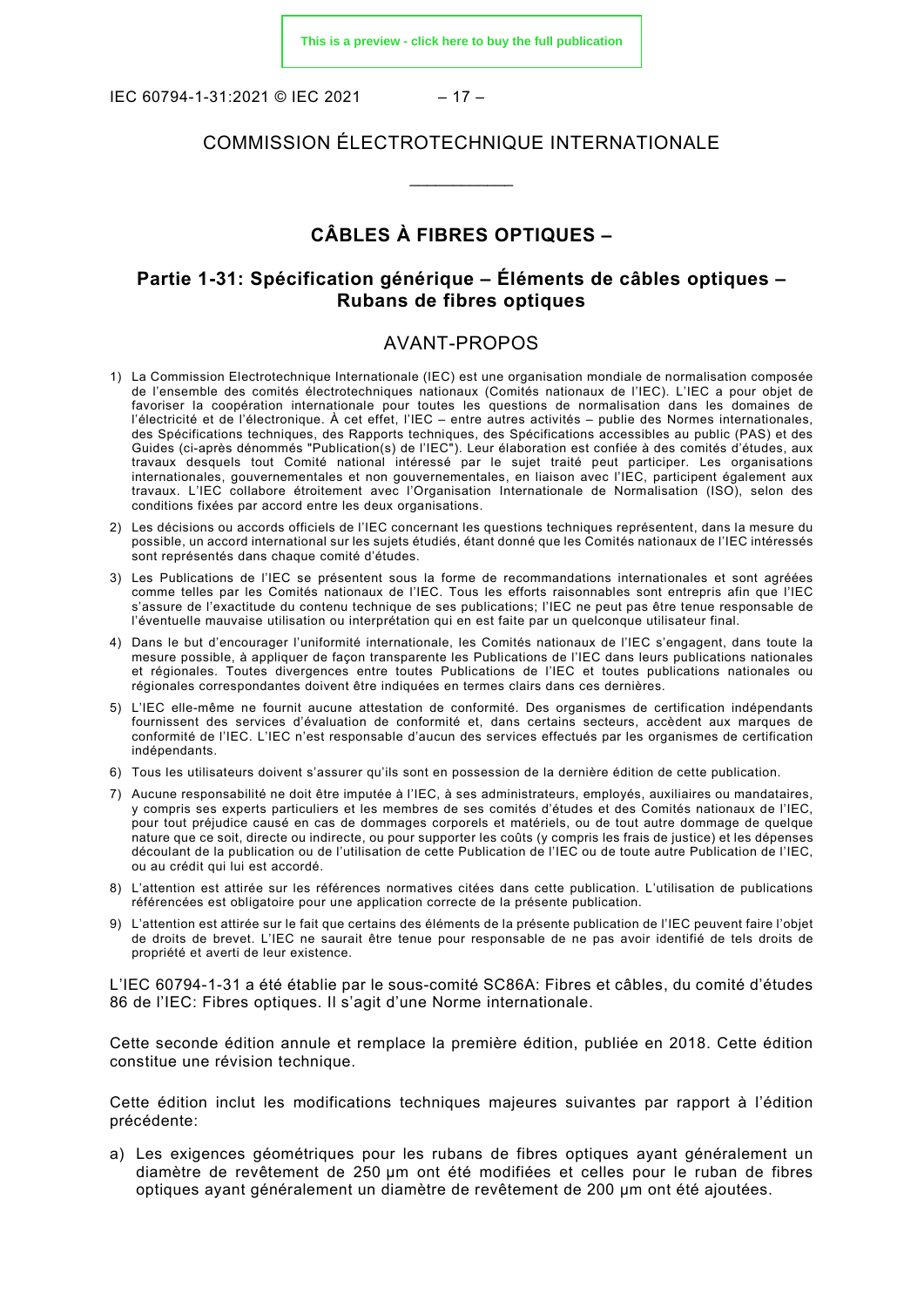– 18 – IEC 60794-1-31:2021 © IEC 2021

b) Les paragraphes "Identification selon le positionnement" et "Identification par codage du ruban et coloration des fibres" ont été déplacés dans une nouvelle Annexe A informative.

Le texte de cette Norme internationale est issu des documents suivants:

| CDV          | Rapport de vote |
|--------------|-----------------|
| 86A/2071/CDV | 86A/2109/RVC    |

Le rapport de vote indiqué dans le tableau ci-dessus donne toute information sur le vote ayant abouti à son approbation.

La langue employée pour l'élaboration de cette Norme internationale est l'anglais.

Ce document a été rédigé selon les Directives ISO/IEC, Partie 2, il a été développé selon les Directives ISO/IEC, Partie 1 et les Directives ISO/IEC, Supplément IEC, disponibles sous www.iec.ch/members experts/refdocs. Les principaux types de documents développés par l'IEC sont décrits plus en détail sous [www.iec.ch/standardsdev/publications.](http://www.iec.ch/standardsdev/publications)

Une liste de toutes les parties de la série IEC 60794, publiées sous le titre général *Câbles à fibres optiques*, peut être consultée sur le site web de l'IEC.

Le comité a décidé que le contenu de ce document ne sera pas modifié avant la date de stabilité indiquée sur le site web de l'IEC sous [webstore.iec.ch](https://webstore.iec.ch/?ref=menu) dans les données relatives au document recherché. À cette date, le document sera

- reconduit,
- supprimé,
- remplacé par une édition révisée, ou
- amendé.

**IMPORTANT – Le logo "colour inside" qui se trouve sur la page de couverture de ce document indique qu'il contient des couleurs qui sont considérées comme utiles à une bonne compréhension de son contenu. Les utilisateurs devraient, par conséquent, imprimer cette publication en utilisant une imprimante couleur.**